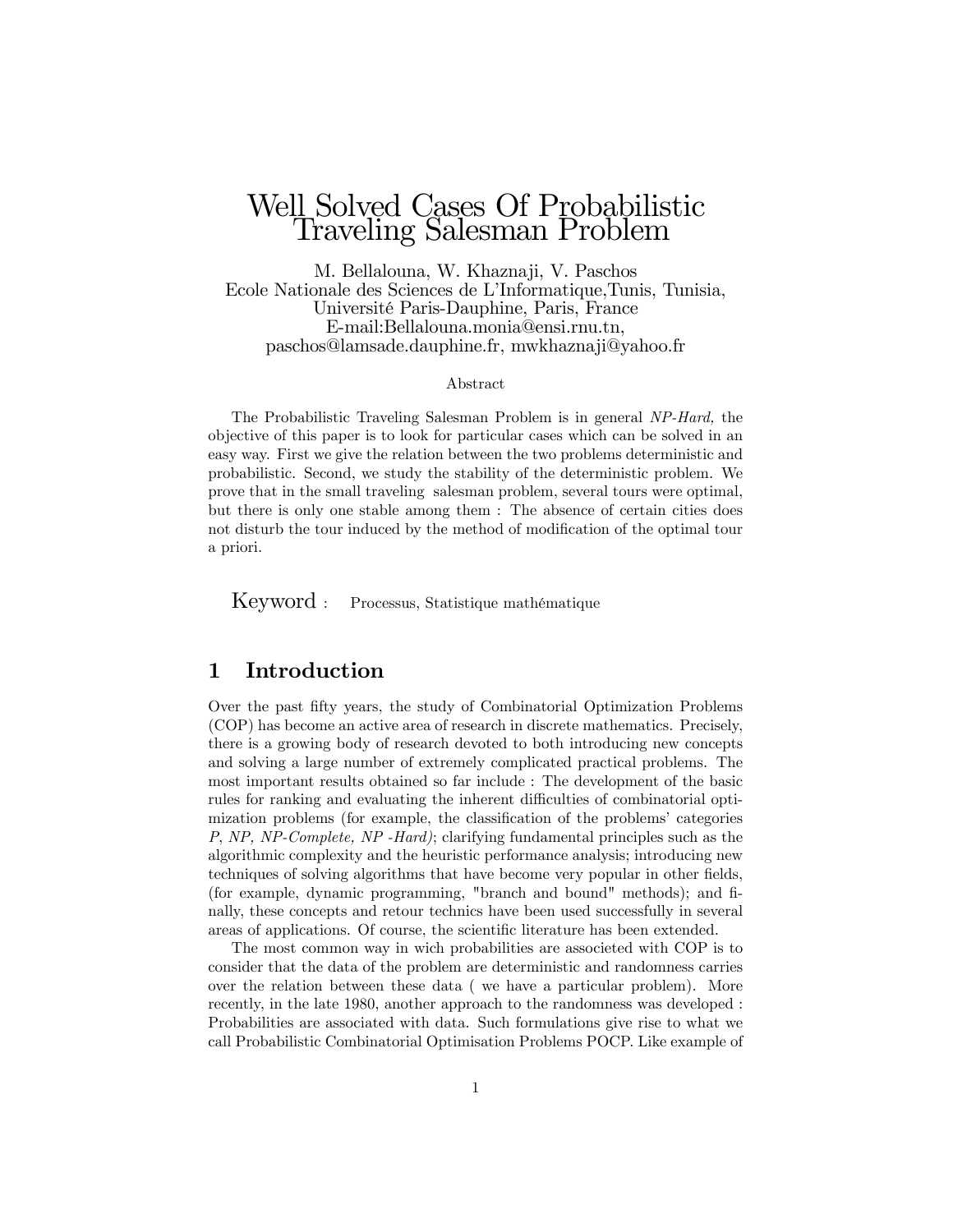these problems, we quote the Traveling Salesman Problem (TSP) which consists in seeking the tour minimal length through a fixed number  $n$  of cities [10]. A very natural probabilistic extension of TSP is introduced for the first time by Jaillet in 1985, when he supposes that the number of the cities presents is a random variable [9].

Since then, this approach has been extended to the other problems such as the vehicle routing problem [7], the spanning tree problem [6]. The success of this probabilistic approach continues, it shows itself more and more in many domains, such as the probabilistic maximum independent set problem [22]et [19], the probabilistic longest path problem [21], the probabilistic minimum vertex covering problem [20], the probabilistic minimum coloring problem [18], the probabilistic steiner tree problem [14], the probabilistic graph-coloring in bipartite problem [11], and an example of particular elevance tothis papers is the review volume on the Probabilistic combinatorial optimization on graphs [17]. This approach has been extended to the combinatorial problems not defined on  $\lbrack 2r \rbrack$ ,  $\lbrack 3r \rbrack$  and  $\lbrack 4r \rbrack$ . The motivation behind this work is the desire to formulate and analyze models which are more appropriate for real-world problems where randomness is present.

Another motivation is an attempt to analyze the stability when the perturbation of the optimally solved deterministic problem instance induced by the absence of some data still gives an optimal solution if restricted to the subinstance. So the study of the stability relies on the optimal solution; then we should deal with polynomial cases of the Traveling Salesman Problem (TSP) by treating some polynomial cases, which can be solved in an easy way. Then we study a well-solved special case of traveling salesman problem : the Small TSP [10]. We will aim mainly two goals: the relation between the two problems deterministic and probabilistic, and the stability of the deterministic one when the data of the problem is modified.

### 2 Probabilistic Traveling Salesman Problem (PTSP)

Very often in the applications, after having solved a particular instance of a given combinatorial optimization problem, we must solve in a repeated way a great number of instances of the same problem. These other instances are generally only simple variations of the initial problem; however they are sufficiently different to require individual treatment.

The most natural approach to answer this kind of situation consists in solving in an optimal way the various instances. We call this strategy: the reoptimization strategy. This approach has nevertheless many disadvantages. Moreover, and with regard to TSP, we have an exponential number of instances to treat, from where an effort of significant storage. Or, the wish to obtain a very fast tour of manner, without having computer equipement.

It is thus necessary to adopt a different strategy. Rather than of reoptimization of each sub-instance, one can try to determine a priori tour for the initial problem which can change simple way successively (according to a method of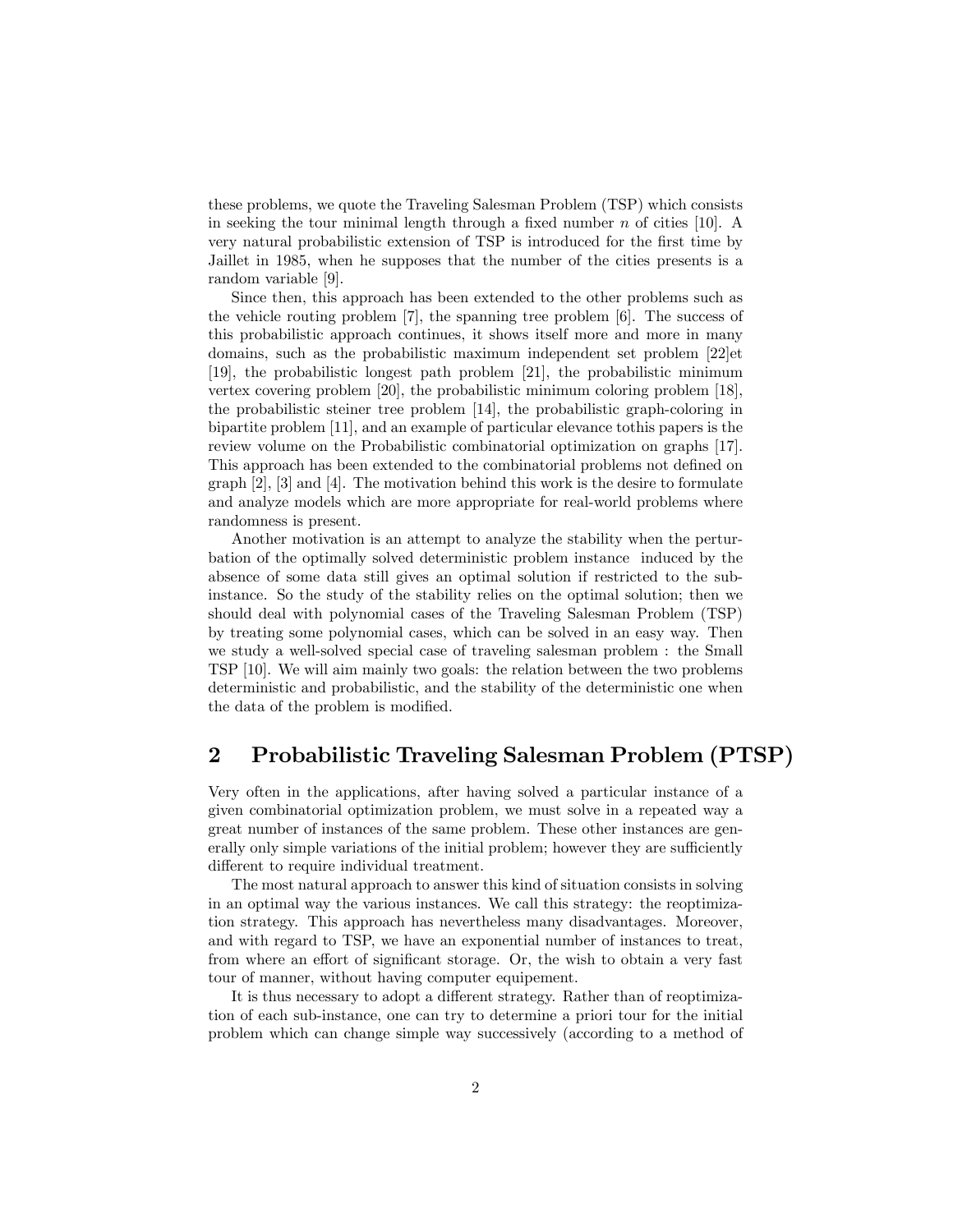modification) in order to generate a tour for each sub-instance.

For an illustration of this methodology, we will take for example the  $TSP$ . This problem supposes that : An instance  $V$  of n cities must be visited, the distances between the cities are given by a matrix, TSP consists in finding a tour minimal length through the cities of V. Thereafter, only certain  $S_1, S_2, \ldots$ , subsets of  $V$  will be really visited, these subsets being successively and independently selected according to a probability definite on  $2^V$ .

The  $PTSP$  rests on the following assumptions: We have a law of probability defined on  $2^V$ ,  $P(S)$  probability of presence of subsets S. We have a method of modification  $\mathcal U$ : given a priori tour  $T$  defined on  $V$  we obtain, from  $T$ , a feasible tour for sub-instance S of V using a method of modification  $U$ . PTSP consists in minimizing this expression:

$$
\mathbb{E}(L(T,\mathcal{U})) = \sum_{S \subset V} P(S)L_{(T,\mathcal{U})}(S)
$$

Where  $L_{(T,\mathcal{U})}(S)$  indicates, for any  $S \subseteq V$ , the length of the tour T modified by  $U$  and restricted on the subset  $S$ .

In practice, the method of modification  $\mathcal U$  corresponds to a behavior observed of the real problem.

the choice of modification depends strongly on the real-world application modelled [8].

We consider in this communication that each city has the same probability of presence equal to  $p$ . In the next paragraph, we will apply this methodology to special cases of *PTSP*.

Let us call an  $n \times n$  matrix C small if there exist n-dimensional vectors a and b such that  $c_{ij} = \min\{a_i, b_j\}$ . A small matrix where all of the  $a_i$  and  $b_j$  are distinct is said to have distinct values.

For the formalism, we adopt the following notations:

- Let  $d_i$  be the *Ith* smallest of the 2n distinct values  $a_i$  et  $b_j$ .
- $\bullet\,$  We note  $d$  :

$$
d = \sum_{i=1}^{n} d_i
$$

The whole of the  $d_i$ ,  $i \in \{1, ..., 2n\}$  can be partitioned into two sets:

- $D = \{d_1, ..., d_n\}$
- $\overline{D} = \{d_{n+1}, ..., d_{2n}\}\$

The cities can be partitioned into four sets:

•  $D_2 = \{i \text{ such that } a_i \text{ and } b_i \in D\}$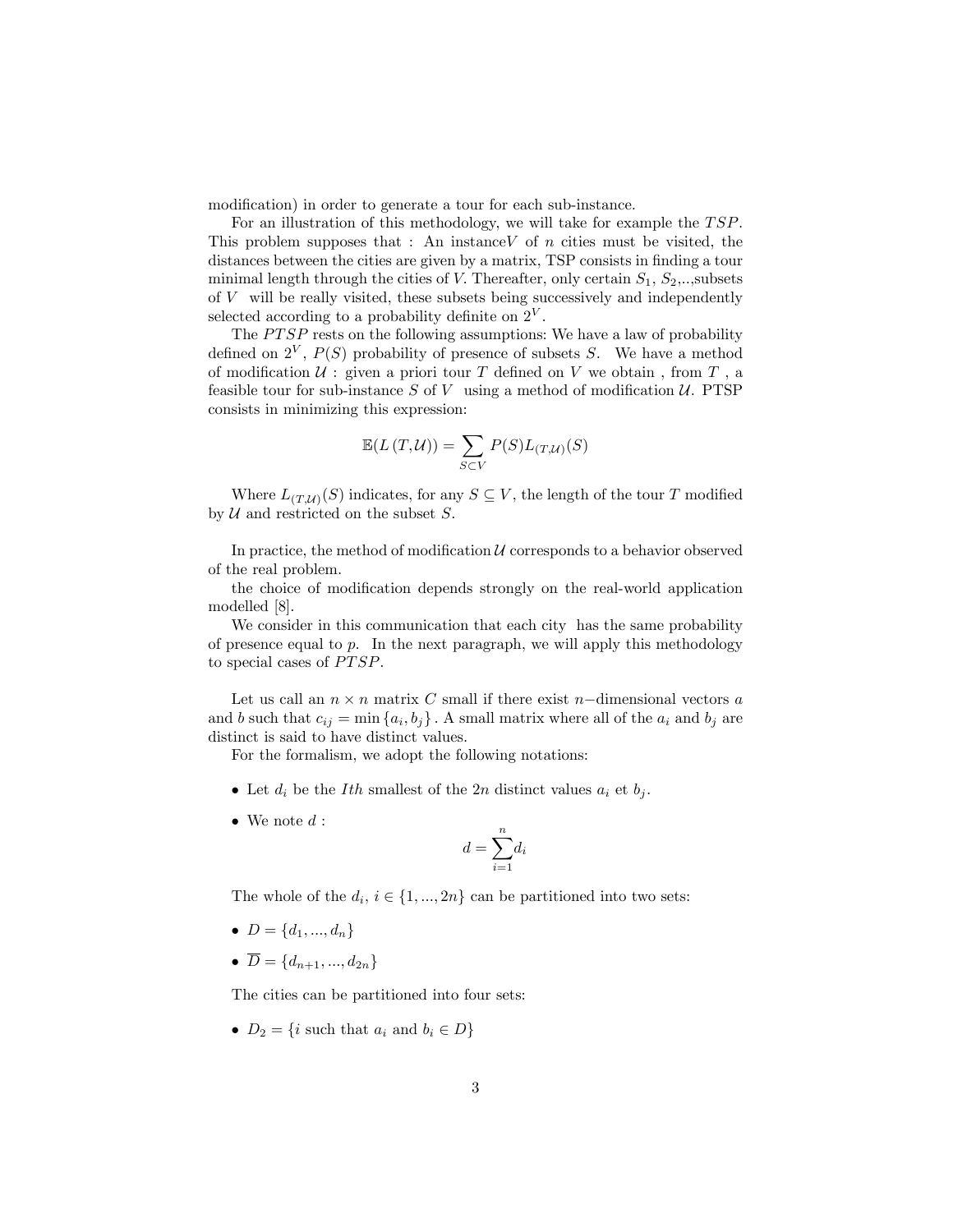- $D_0 = \{i \text{ such that } a_i \text{ and } b_i \in \overline{D}\}\$
- $D_a = \{i \text{ such that } a_i \in D \text{ and } b_i \in \overline{D}\}\$
- $D_b = \{i \text{ such that } b_i \in D \text{ and } a_i \in \overline{D}\}\$

#### 3 The probabilistic small TSP

First, we recall that PTSP consists in determining a tour a priori which minimizes the expectation of length of the tour. In this study of the small PTSP under the strategy a priori, we will use a method named: method of gumming. This method illustrate the strategy a priori for TSP. Below an outline on this method.

We give ourselves a unit  $V$  of  $n$  cities to be visited. Being given a tour a priori  $T$  through  $n$  cities, and for each instance  $S$  of the problem, the method of gumming, to generate a tour through S, consists in "gumming" the cities absent from the tour a priori  $T$ .

Basing on research of Bellalouna relating to the small PTSP [24], we will expose in this paragraph our study of the problem. This one, will be directed along two major axes:

- First, to see whether there are conditions under-which small TSP is equivalent to the small PTSP, in order to analyze the stableness of the problem.
- Then, to seek the optimal tour with the probabilistic direction, which we call :  $T_{PTSP}$ .

We will start this study by giving four definitions which we will use in our following propositions:

- $\bullet$  A tour is a permutation between the *n* cities, it gives the order of visit of these cities. A tour is represented by  $T$  and we have:
- $T[i]$  is the  $i^{th}$  city of the tour  $T, i \in \{1, ..., n\}$
- $T[i-1]$  is the predecessor of  $T[i]$
- $T[i+1]$  is the successor of  $T[i]$

Proposition 1 Let C be a small matrix with distinct values, we suppose that  $D_2 = \{1\}$ ,  $D_0 = \{n\}$  et  $D_b = \emptyset$ . Without loss of general information, we suppose  $that: a_1 < a_2 < ... < a_{n-1} < a_n$ . Then:

$$
PTSP \equiv TSP \text{ if and only if } a_{n-1} < b_1 \text{ and } a_n < \min_{2 \le i \le n-1} \{b_i\}
$$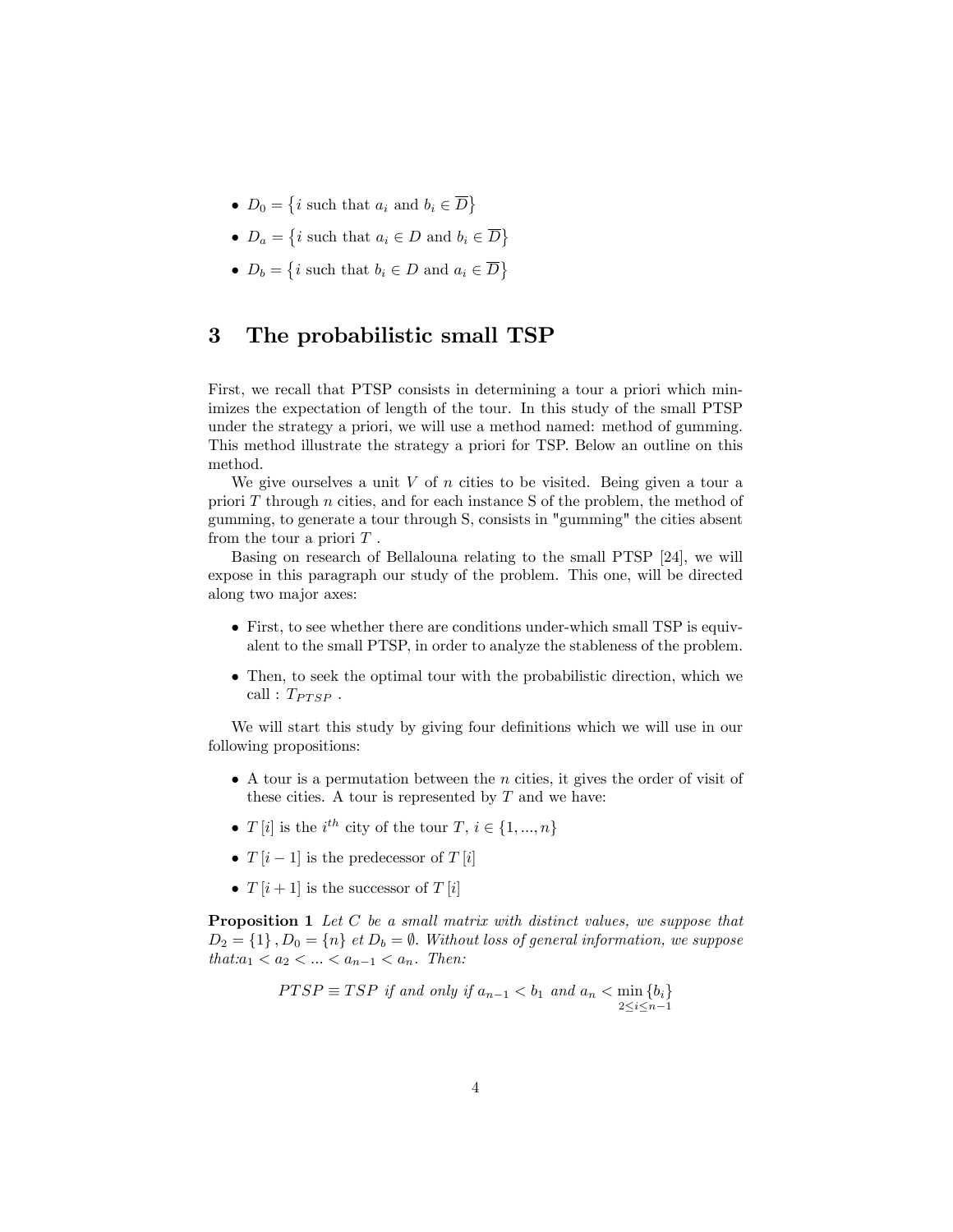**Proposition 2** Let C be a small matrix with distinct values, we suppose that  $D_2 = \{1\}$ ,  $D_0 = \{n\}$ ,  $D_b = \{\}$ . Without loss of general information, we suppose that :  $a_1 < a_2 < ... < a_{n-1} < a_n$ . Moreover, we suppose that :  $b_2 < ... < b_{n-1}$ . Then:

$$
T_{PTSP} = T_{TSP}^*
$$

#### 4 Conclusion

The objective of this communication was the study of the probabilistic extension of well-solved special cases of traveling salesman problem. We aimed essentially the notion of stability. We recall for this purpose, that the study of the stability of PCO represents the theoretical motivation of the introduction of the probabilities into these problems. This case is named Small TSP, in this last, we arrived to very interesting results. Firstly, under conditions necessary and sufficient, we could show that TSP was equivalent to the PTSP. Thus the introduction of the probabilities to this problem did not change its complexity : The Small PTSP remains easy. Secondly, we found a result convincing within the framework of the study of stability. Under few assumptions, only one optimal tour among all the deterministic optimal tours is a probabilistic optimal tour : the tour induced by the method of modification of the stable optimal tour a priori is optimal.

#### References

- [1] M. Bellalouna, Problèmes d'Optimisation Combinatoire Probabilistes, Ph.D thesis, Ecole National des Ponts et Chaussées, Paris. 1993.
- [2] M. Bellalouna, S. Souissi and B. Ycart, Average-Case Analysis for the Probabilistic Bin Packing Problem, Trends in Mathematics, Birkhäuser Verlag Basel, Switzerland, 149-159, 2004.
- [3] M. Bellalouna and L. Horchani, The Two-Dimensional Probabilistic Bin-Packing Problem : An average case analysis, International journal of mathematics and computer in simulation,  $(1)$ : 2, 42-46, 2008, May 2008.
- [4] M.Bellalouna and Z. bouYahia, A Priori Parallel Machines Scheduling Computers & Industrial Engineering , To appear, 2010.
- [5] D. Bertsimas, Probabilistic Combinatorial Optimization problems, Ph.D Thesis, Operations Research Center, MIT, Cambridge, Mass, 1988.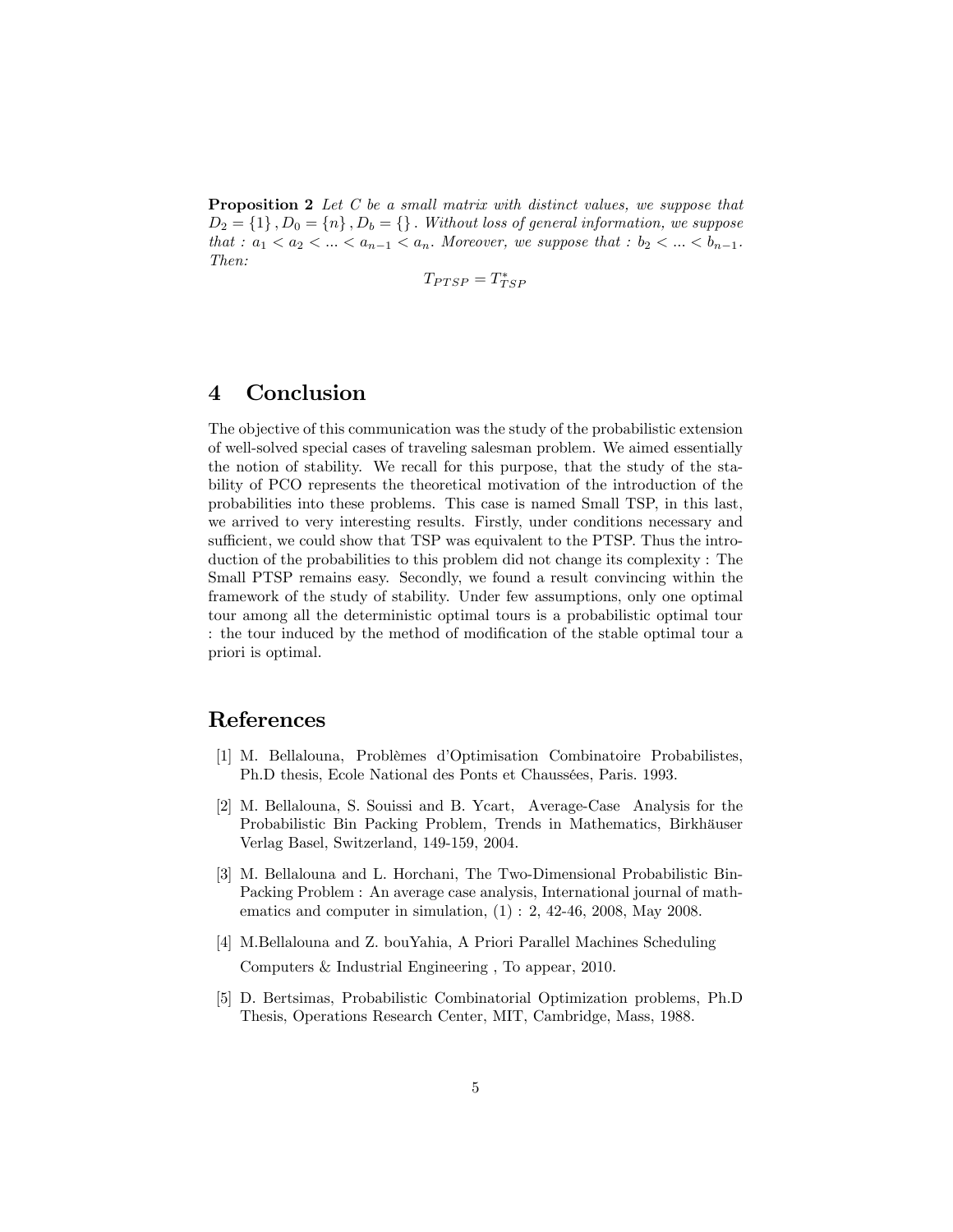- [6] D. Bertsimas, The Probabilistic Minimum Spanning Tree Problem, Networks, 20 : 245-275, 1990.
- [7] D. Bertsimas, A Vehicule Routing Problem with Stochastic Demand, Operational Research, 574-585, 1992.
- [8] P.Jaillet, The Probabilistic Traveling Salesman Problems, Technical Report 185. Operations Research Center, MIT, Cambridge, Mass, 1985.
- [9] P. Jaillet, A priori solution of a Travelling Salesman Problem in which a random subset of the customers are visited, Operations research, 36: 929- 936,1988.
- [10] E.L. Lawler, J.K. Lenstra, A.H.G. Rinnooy Kan and D.B. Shmoys, The Traveling Salesman Problem, John Wiley and Sons, New York, 1985.
- [11] N. Bourgeois, F. Della Croce, B. Escoffier, C. Murat and V. Paschos, Probabilistic graph-coloring in bipartite and split graphs, Journal of Combinatorial Optimization, 2009.
- [12] C. Murat and V. Paschos, Vertex-uncertainty in graph-problems, In Proceedings COCOAí08, LNCS 5165, 139-148, 2008.
- [13] V. Paschos, O. Telelis and V. Zissimopoulos, Steiner forests on stochastic metric graphs, In Proceedings COCOA 07, LNCS 4616, 112-123, 2007.
- [14] V. Paschos, O. Telelis, V. Zissimopoulos, Probabilistic models for the Steiner Tree problem,Networks.
- [15] C. Murat, V. Paschos, On the probabilistic minimum coloring and minimum k-coloring, Discrete Applied Mathematics 154, 564-586, 2006.
- [16] C. Murat, V. Paschos, probabilistic combinatorial optimization on graphs, ISTE, London, 2006.
- [17] C. Murat and V. Paschos, Líoptimisation combinatoire probabiliste, in V. Th. PASCHOS (ed.) Optimisation combinatoire : concepts avancés, HermËs Science, Paris, 2005.
- [18] C. Murat and V. Paschos, The probabilistic minimum coloring problem, In Proceedings WG'03, LNCS 2880, 346-357, 2003.
- [19] C. Murat and V. Paschos, The probabilistic maximum independent set problem, Theoretical Computer Science 270, 2002.
- [20] C. Murat and V. Paschos, The probabilistic minimum vertex covering problem, International Transactions on Operational Research 9, 2002.
- [21] C. Murat and V. Paschos, The probabilistic longest path problem, Networks 33, 1999.